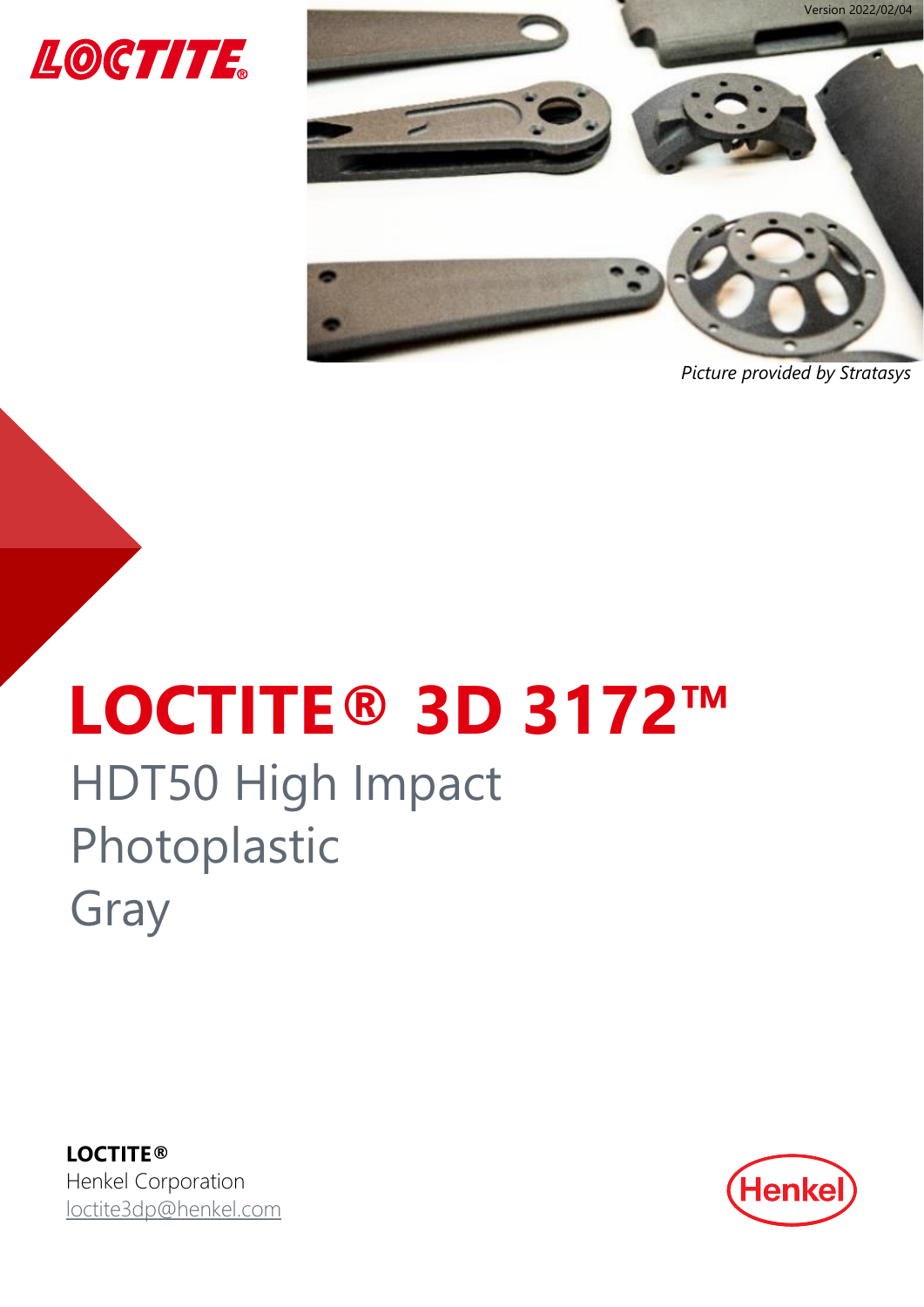



# **LOCTITE 3D 3172<sup>™</sup> Benefits:** Benefits:

LOCTITE 3D 3172 is a durable photopolymer resin that enables functional parts production where high stiffness with a good surface finish and high impact resistance are required. Parts manufactured with this resin can be machined, tapped or polished.

LOCTITE 3D 3172 is compatible with a broad range of DLP machines.





*\*Values shown are linked to LOCTITE 3D 3172 GY as reference, please refer to the specific mechanical properties for each of the colors shown in this document*

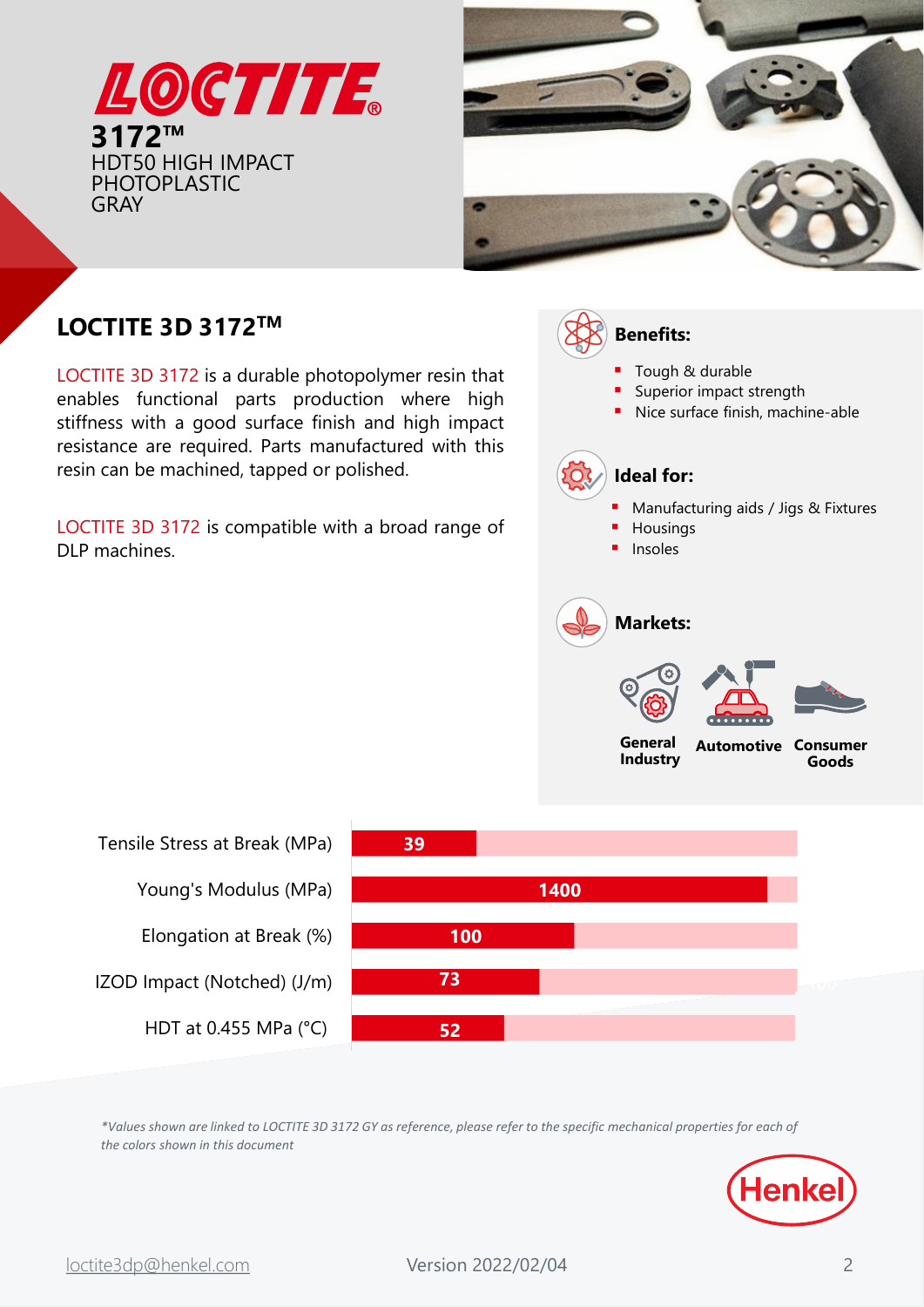



# **MECHANICAL PROPERTIES**

| <b>Mechanical Properties</b>   | <b>Measure</b>   | <b>Method</b>     | <b>Green</b>             | <b>Post Processed</b>    |
|--------------------------------|------------------|-------------------|--------------------------|--------------------------|
| <b>Tensile Stress at Break</b> | MPa              | ASTM D638         | $32 \pm 1$ [1]           | $39 \pm 2$ [2]           |
| <b>Tensile Stress at Yield</b> | MPa              | ASTM D638         | $22 \pm 1$ [1]           | $34 \pm 1$ [2]           |
| Young's Modulus                | MPa              | ASTM D638         | $909 \pm 36$ [1]         | 1494 ± 18 <sup>[2]</sup> |
| <b>Elongation at Break</b>     | %                | ASTM D638         | $148 \pm 5$ [1]          | $105 \pm 14$ [2]         |
| <b>Other Properties</b>        |                  |                   |                          |                          |
| IZOD Impact (Notched)          | J/m              | ASTM D256         |                          | $73 \pm 6$ [3]           |
| HDT at 0.455 MPa               | °C               | ASTM D648         | $\overline{\phantom{0}}$ | $51 \pm 0.7$ [4]         |
| Shore Hardness (0s, 3s)        | D                | <b>ASTM 2240</b>  | 65, 57 [5]               | 72, 63 [6]               |
| Water Absorption (24 hr)       | %                | <b>ASTM 570</b>   |                          | $1.5$ [7]                |
| Water Absorption (72 hr)       | %                | <b>ASTM 570</b>   |                          | $2.1$ [7]                |
| Water Absorption (168 hr)      | %                | <b>ASTM 570</b>   |                          | $3.1$ [7]                |
| <b>Thermal Conductivity</b>    | $mW/(m \cdot K)$ | <b>ASTM D5930</b> | $\overline{\phantom{a}}$ | 199 [8]                  |
| <b>Heat Capacity</b>           | $J/(g \cdot K)$  | <b>ASTM D5930</b> | $\overline{\phantom{a}}$ | $1.7 \pm 0.1$ [8]        |
| Coefficient, Thermal Expansion | $\mu$ m/(m·K)    | ASTM E831         |                          | $171 \pm 4$ [11]         |
| <b>Biocompatibility</b>        |                  |                   |                          |                          |
| Cytotoxicity                   |                  | ISO10993-5        |                          | Comply <sup>[12]</sup>   |
| Irritation                     |                  | ISO10993-23       |                          | Comply <sup>[13]</sup>   |

| <b>Liquid Properties</b>                      | <b>Measure</b>    | <b>Method</b> | <b>Value</b>    |  |
|-----------------------------------------------|-------------------|---------------|-----------------|--|
| Viscosity at $25^{\circ}$ C (77 $^{\circ}$ F) | сP                | ASTM D7867    | 1700 - 2000 [9] |  |
| Liquid Density                                | q/cm <sup>3</sup> | ASTM D1475    | $11^{[10]}$     |  |

"All specimen are printed unless otherwise noted. All specimen were conditioned in ambient lab conditions at 19-23°C / 40-60% RH for at least 24 hours." ASTM Methods: D638<br>Type IV, 5 mm/min, D790-B, 2 mm/min, D648, D256

\*The biological assessment has been performed based on the in vitro method according to ISO10993-23

**Internal Data Sources:**<br>[1]FOR21293, [2] FOR21199, [3] FOR19120 , [4] FOR19863, [5] FOR19123, [6] FOR19142, [7] FOR19125, [8] FOR26233, [9] FOR19122, [10] FOR37165,<br>[11] FOR25783, [12] FOR40642, [13] FOR52815 (in-vitro)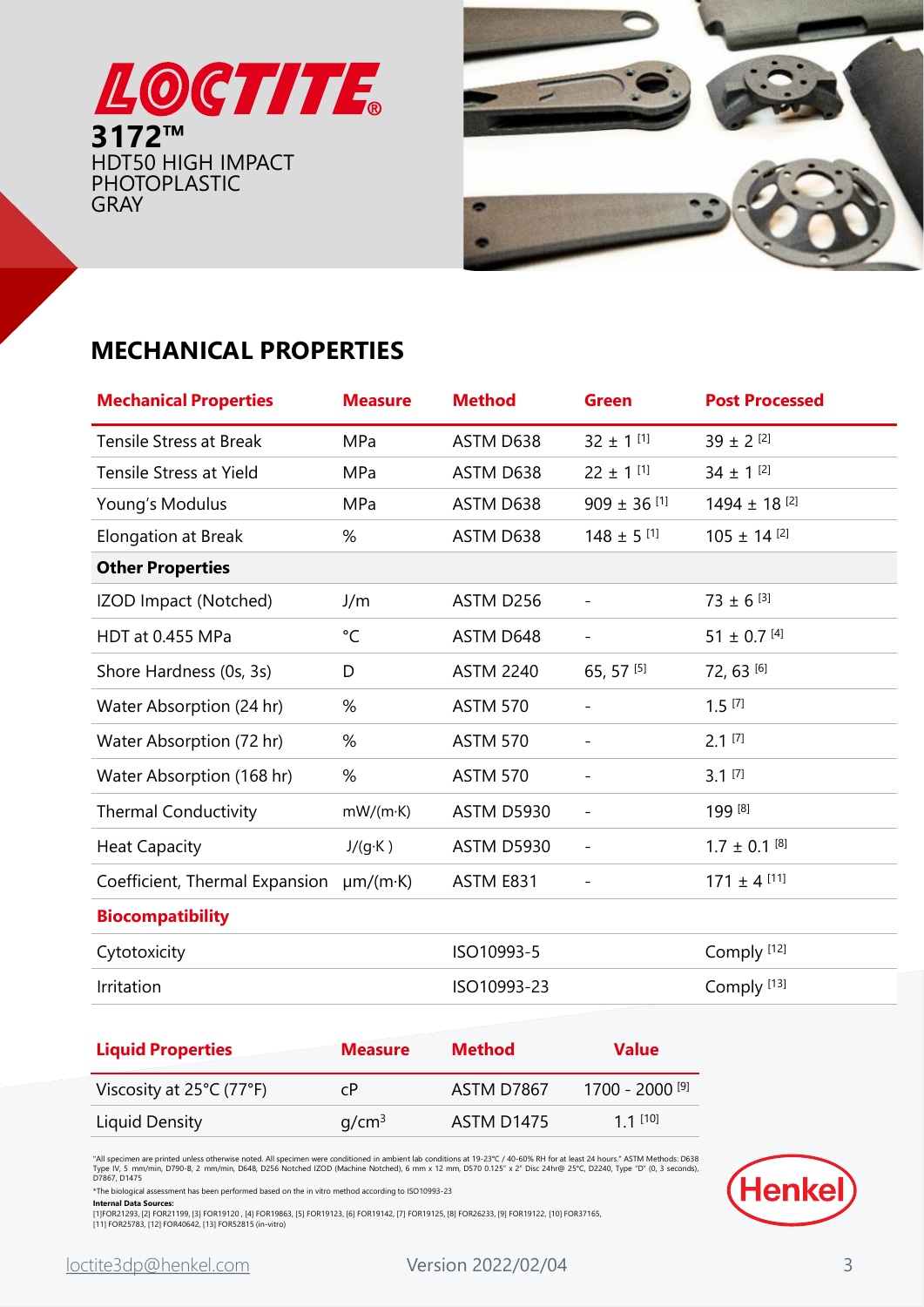



# **WORKFLOW**

Validated workflows need to be followed to achieve properties as provided in the TDS. Examples of validated workflow steps are listed below. Users should defer to the most current workflow information for best results which can be found at <https://www.loctiteam.com/printer-validation-settings>

## **PRINTER SETTINGS**

LOCTITE 3D 3172 Gray is formulated to print optimally on industrial DLP printer. Read the safety data sheet carefully to get details about health and safety instructions. Recommended print parameters:

- Shake resin bottle well before usage
- Temperature: 20°C to 35°C
- Intensity:  $3 \text{ mW/cm}^2$  to 7 mW/cm<sup>2</sup>

### **Exposure time for an intensity of 5 mW/cm²**

| Layer Thickness (µm):     | 25 | 50 | 100 | Ec $(mJ/cm2)$ | 18.5  |
|---------------------------|----|----|-----|---------------|-------|
| First layer time (s)      | 45 | 45 | 45  | $Dp$ (mm):    | 0.477 |
| Burn in region (s):       |    |    |     |               |       |
| Model Layer Exposure (s): |    |    |     |               |       |

## **POST PROCESSING**

LOCTITE 3D 3172 Gray requires post processing to achieve specified properties. Prior to post curing, support structures should be removed from the printed part, and the part should then be washed. Use compressed air to remove residual solvent from the surface of the material between intervals.

| <b>Post Process Step</b> | Agent | Method            | <b>Duration</b>  | <b>Intervals</b> | <b>Additional Info</b> |
|--------------------------|-------|-------------------|------------------|------------------|------------------------|
| Cleaning                 | IPA   | <b>Ultrasonic</b> | 5 min            |                  |                        |
| Dry                      | n.a.  | Compressed air    | 20 <sub>s</sub>  |                  | Air pressure (55psi)   |
| Wait before post curing  | n.a.  | Ambient condition | $60 \text{ min}$ |                  | Room temperature       |

## **POST CURING**

LOCTITE 3D 3172 Gray requires post curing to achieve specified properties. It is recommended that either an LED or wide spectrum lamp be used to post cure parts.

| <b>UC Curing Unit</b>  | <b>UV Source</b>                     | <b>Intensity</b>                    | <b>Cure time/</b><br>side | <b>Additional Settings</b><br>(Shelf, Output<br>Energy) |
|------------------------|--------------------------------------|-------------------------------------|---------------------------|---------------------------------------------------------|
| Loctite CL36           | 405nm LED                            | 80 mW/cm <sup>2</sup> at 405 nm     | 20 min                    | 100% top & side                                         |
| Dymax 5000 EC<br>Flood | Mercury Arc Bulb<br>(broad spectrum) | 150 mW/cm <sup>2</sup> at 380<br>nm | $10 \text{ min}$          | Shelf I                                                 |